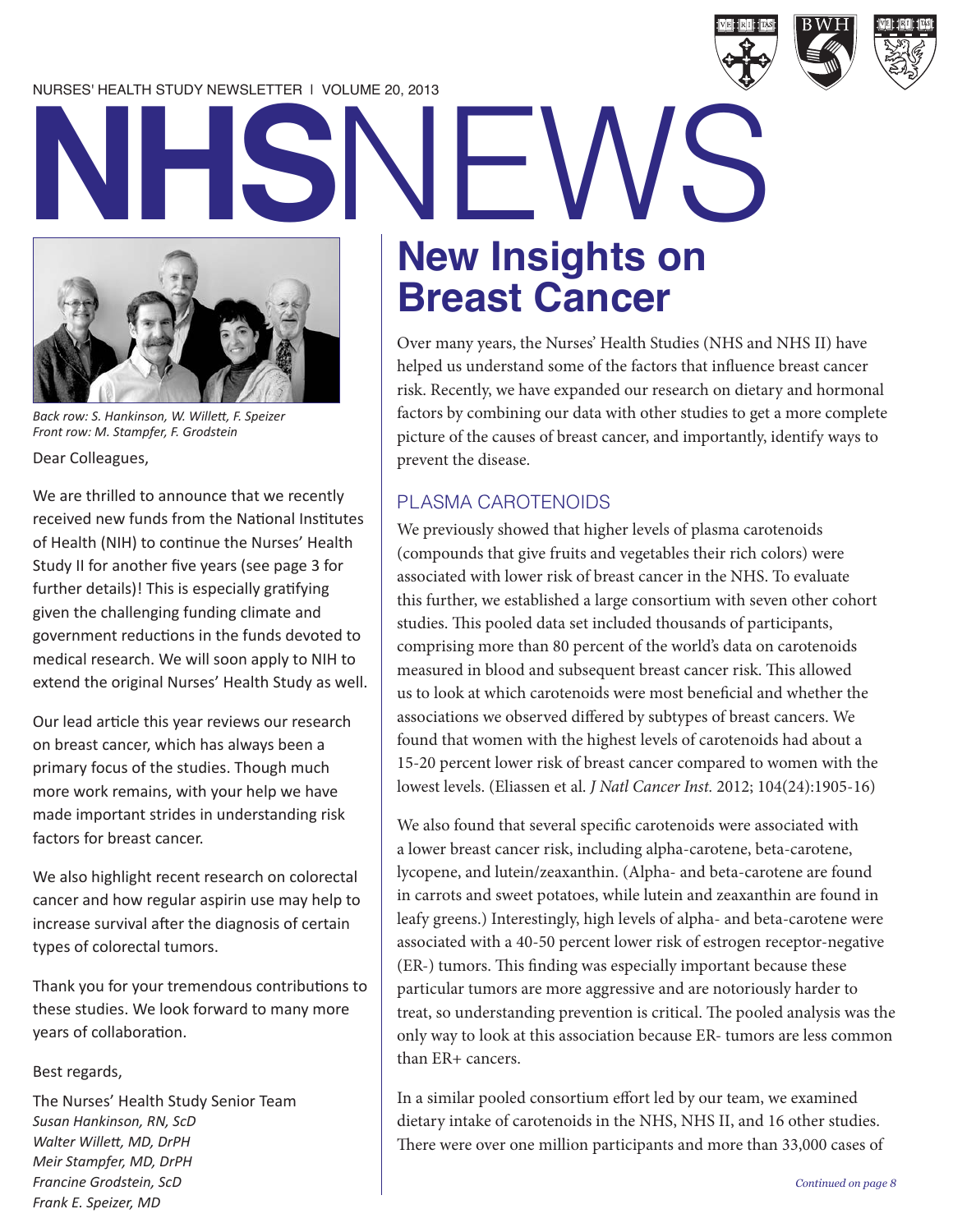## **Recent Findings**

### Red Meat and Type 2 Diabetes

2

People who eat red meat on a daily basis—especially processed red meats such as bacon and sausage—may be putting themselves at risk of developing type 2 diabetes. In a recent study in the NHS, NHS II, and Health Professionals Follow-Up Study (HPFS), we found that one daily serving of unprocessed red meat (e.g., three ounces of steak) was associated with a 12 percent increased risk of developing type 2 diabetes; one daily serving of processed red meat (e.g., one medium-size hot dog or two slices of bacon) was associated with a 32 percent increased risk. Our findings were confirmed with an updated meta-analysis including another six prospective cohort studies from around the world.

Frequent red meat consumption was also associated with obesity and weight gain, and processed red meat has high amounts of sodium and nitrites, which could lead to insulin resistance. Fortunately, individuals who chose more healthful protein sources in place of red meat (such as fish, unprocessed poultry, nuts, legumes, low-fat dairy, and whole grains) had a 10-35 percent lower risk of developing type 2 diabetes. (Pan et al. *Am J Clin Nutr.* 2011;94:1088-96)

#### Water, Sugar-Sweetened Beverages, and Weight Gain

In a recent study in the NHS, NHS II, and HPFS we confirmed that regular consumption of sugar-sweetened beverages can lead to weight gain and thus an increased risk of obesity. However, little is known about the long-term impact of other types of beverages (e.g., plain water or coffee) on body weight. We found that in each four-year

period, while people *gained* weight overall, adding one cup of plain water or coffee daily was associated with about 0.3 pounds *less* weight gain. More importantly, replacing one daily serving of sugar-sweetened beverages with water was associated with 1.1 pounds less weight gain; replacing fruit juices with water was associated with 0.8 pounds less weight gain. Taken together, these findings support current recommendations to limit consumption of sugar-sweetened beverages and fruit juices and increase consumption of water, tea, or coffee for the prevention of obesity. (Pan et al. *Int J Obes* (Lond). 2013 Jan 15. [Epub ahead of print])

#### Adolescent Alcohol Intake and Benign Breast Disease

Alcohol consumption during adulthood is a well-established risk factor for breast cancer. However, less research has been conducted about alcohol consumption during adolescence (when breast cells undergo rapid growth) and later risk of breast cancer.

In the NHS II, we found that higher levels of alcohol consumption between ages 18 and 22 was associated with increased risk of proliferative benign breast disease (BBD), a type of breast lesion that is a known risk marker for invasive breast cancer. Compared to non-drinkers, moderate drinkers (less than ½ drink per day) had an 11 percent greater risk of developing proliferative BBD, whereas heavier drinkers (more than ½ drink per day) had a 36 percent greater risk. Each additional drink consumed per day was associated with a 15 percent increase in risk of proliferative BBD. An assessment of alcohol consumption in young women in the Growing Up Today Study, or GUTS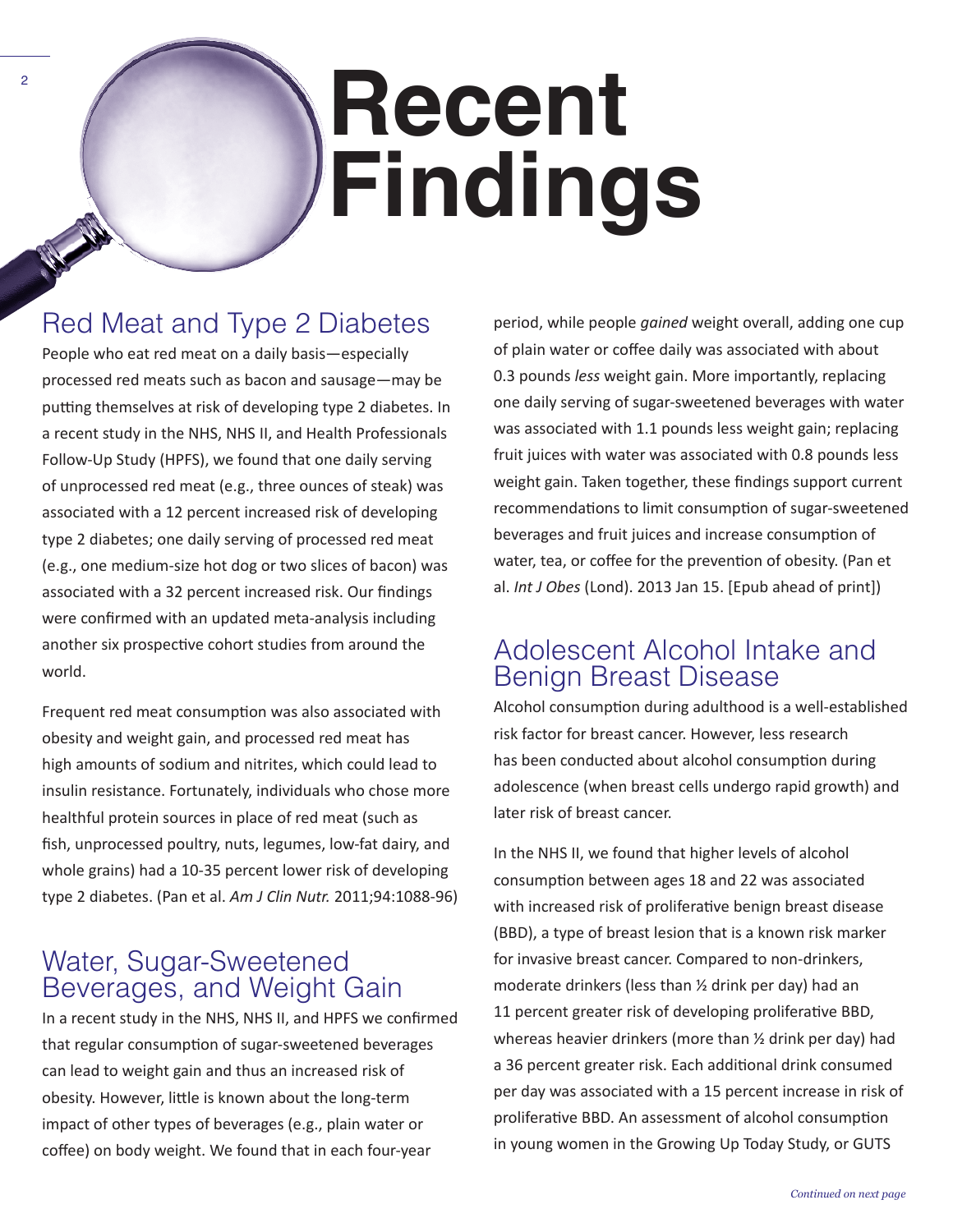#### *Recent Findings continued from previous page*

(children of the NHS II participants), also showed that drinking between ages 16 and 22 years was associated with increased risk of BBD. These results provide evidence that drinking alcohol during adolescence may increase the risk of BBD. (Liu et al. *Pediatrics.* 2012;129(5):e1192-8)

#### Oophorectomy and Mortality

Each year, over 600,000 American women have a hysterectomy for benign disease—such as fibroid tumors or severe endometriosis—and this is often accompanied by elective oophorectomy (ovary removal) in order to prevent ovarian cancer. However, ovarian cancer is relatively uncommon (except in some women who have a strong family history of breast or ovarian cancer), and oophorectomy may increase the likelihood of other diseases. Of over 50,000 NHS women who had a hysterectomy without a diagnosis of gynecologic cancer, 48 percent had both ovaries removed at the same time. Those who had both ovaries removed had a slightly higher mortality rate, mainly due to non-gynecologic cancer and coronary heart disease. Bilateral oophorectomy was not associated with lower overall mortality, regardless of the age at surgery. Thus, women having hysterectomy for benign disease may want to talk to their health care provider about ovarian conservation. Women who had a bilateral oophorectomy should be particularly encouraged to practice a healthy lifestyle to reduce their risk. (Parker et al. *Obstet Gynecol.* 2013;121(4):709-16)

## **Berries and Cognition: Did You Know?**

Recent research in the NHS found that higher intakes of blueberries and strawberries were associated with slower rates of memory decline in older women. Women who ate ½ cup of blueberries at least once a week or ½ cup of strawberries at least twice a week appeared to have the best memory. Specifically, women who ate lots of berries had similar memory skills to those who were one to two years younger. These findings could be due to a specific type of flavonoid called an anthocyanidin, which has antioxidant properties and gives berries their rich color. Anthocyanidin can cross the bloodbrain barrier, which may explain how it affects a person's memory. (Devore et al. *Ann Neurol.*  2012;72:135-43)



## **NHS II Grant Award**

Since the inception of the NHS and NHS II, we have received funding from the National Cancer Institute (NCI) that we use to maintain our studies, including research and infrastructure costs. Our infrastructure costs include mailing, processing, scanning, and coding questionnaires; confirming reports of disease diagnoses; and compiling the information in our databases to be used for scientific analyses.

Recently, the NCI began a new funding process that focuses on maintaining the infrastructure of the cohort. Last summer we applied for this type of grant for the NHS II and received

a score that was only 1 point away from a perfect score! This ensures the continued existence of the NHS II cohort structure for five more years. We will continue to pursue funding opportunities to support our scientific projects.

We are now working on a similar application for the original NHS cohort and hope to have comparable success. While the funding is necessary to maintain the cohorts, none of this would be possible without your efforts as participants, and for that we are very grateful to you.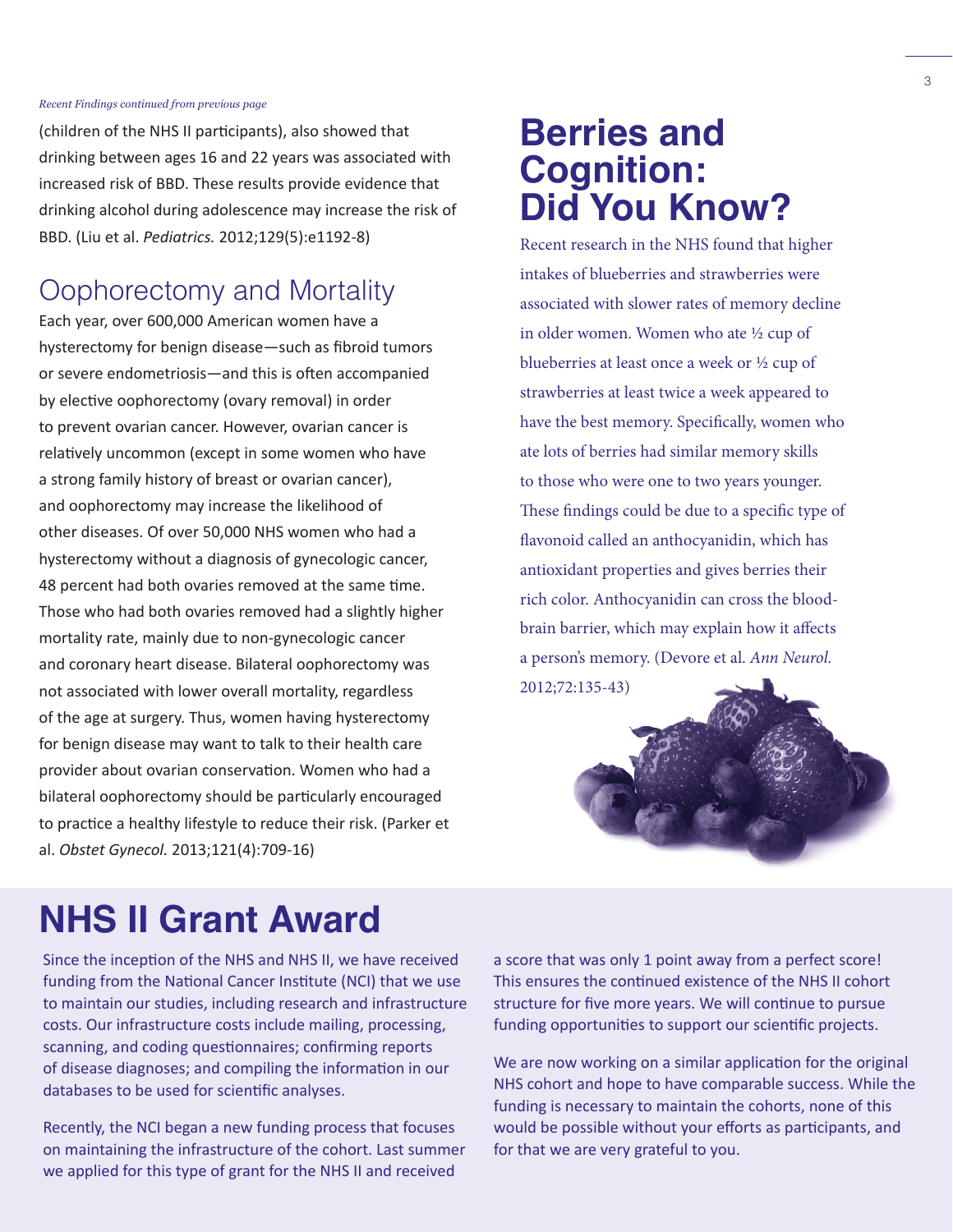## **In Brief**

4

### Being Overweight Increases Mortality: No Surprise There!

You may have heard conflicting reports in the media about ideal weight and mortality. A controversial study released on New Year's Day suggested that being overweight is associated with a lower risk of premature death. However, in the NHS we have consistently seen that women who are overweight or obese are at increased risk of premature mortality.

How could this other study come to the opposite conclusion? That work combined results from many studies, though it excluded other large, well-conducted studies comprising over six million people. The controversial findings—that being overweight seemed beneficial—were influenced by the inclusion of people who already had serious illnesses including cancer and heart disease. Many of these people had lost weight due to their illness, which created the appearance of high mortality among the lean group and, by comparison, lower mortality among the overweight group. In addition, the reported study did not adequately take into account the effect of smoking on weight and health. Many smokers are lean due to the effects of nicotine, and of course tobacco smokers are at higher risk of disease and death. As a result, the lean groups disproportionately included smokers, which made being thin look harmful. When we look at nonsmokers in the NHS, there is a clear and steady increase in risk of premature death as a person's weight (expressed as body mass index, or BMI) increases.

To summarize, in the NHS and in most carefully conducted studies, a higher BMI is associated with an increased risk of diabetes, high blood pressure, heart disease, stroke, several types of cancer, and an overall increase in risk of premature mortality. The recent controversial paper, by including people with serious illnesses that cause weight loss, and not fully accounting for the effect of smoking, reached a conclusion that is not supported by the majority of research done by us and hundreds of other scientists.

To learn more about the limitations of this new study, which has received much undue media attention, and what we do know about obesity and mortality, you can watch a recent symposium on this topic at the Harvard School of Public Health: **http://hvrd.me/XDbyv0**.



### Aspirin and Colorectal Cancer

Colorectal cancer is a leading cause of cancer death worldwide. There will likely be over 142,000 individuals diagnosed with colorectal cancer and at least 50,000 deaths from this disease in the U.S. in 2013. For early-diagnosed colon cancers, the recommended treatment is surgical removal. However, once a colon cancer has spread to local lymph nodes the risk of cancer recurrence is high, even after all visible tumors have been removed by surgery. Thus, adjuvant treatment, or therapy given in addition to the initial treatment, is usually recommended.

Aspirin is an adjuvant therapy often prescribed for patients with colorectal cancer, but its effectiveness varies and physicians are unable to predict which patients will benefit most. Using tumor tissue and patient data in the NHS and a comparable study in the HPFS, we found that only those with colorectal cancer whose tumors carry a specific genetic mutation—in the PIK3CA gene—may benefit from aspirin therapy. Patients with this type of cancer had better survival rates if they took aspirin regularly after diagnosis. However, the medication appeared to have no effect on survival in cancers without the mutation.

These results, if confirmed, will have important clinical implications. For the first time, we have shown that a gene marker may help physicians pinpoint which colorectal cancer patients may benefit from aspirin therapy. Aspirin's low cost and easy accessibility may make it an effective and practical part of a treatment plan.

We anticipate that in the coming years, similar biomarkers will be discovered in many types of cancer, such as breast and lung cancers, and treatment of these cancers will become more targeted and thus more effective.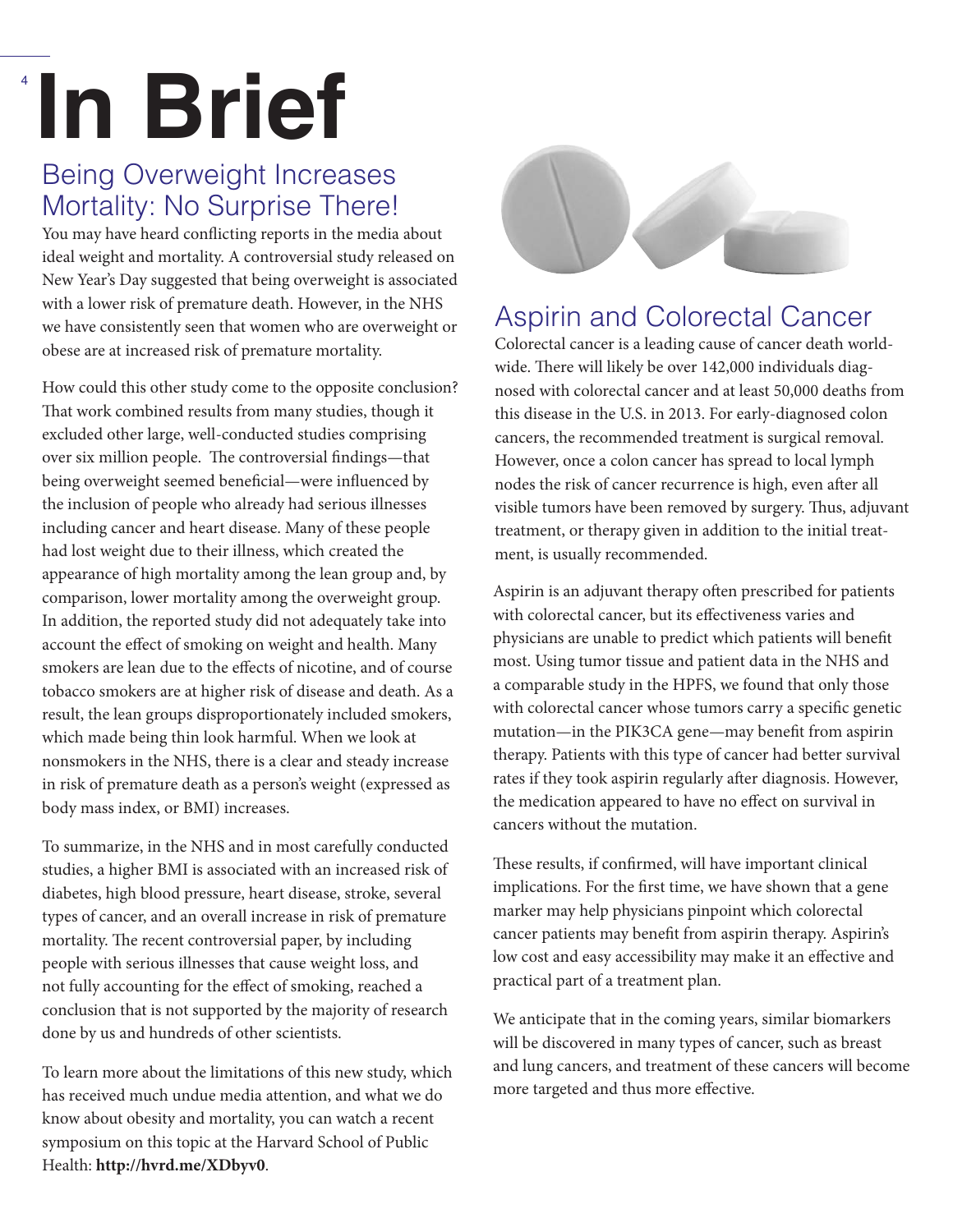## **Genetic Research Update**

### Sugar-Sweetened Beverages and Predisposition to Obesity

We are currently investigating how our genes may interact with our lifestyle choices to influence body weight. Recently, genome-wide association studies (GWAS) around the world have identified 32 genetic regions associated with body mass index (BMI). These common genetic variants partly help to predict a person's susceptibility to obesity. However, we still do not understand whether a person's genetic predisposition to obesity can interact with diet and lifestyle to affect weight gain.

To explore this, we conducted a "gene-environment interaction test" among a small subset of participants from the NHS, HPFS, and another large cohort. We created a genetic risk score (on the basis of the 32 established BMI-related genetic regions) to estimate each person's overall genetic susceptibility to obesity. Notably, we found a significant interaction between the genetic risk score and intake of sugar-sweetened beverages. Among men and women who consumed at least one serving of sugar-sweetened beverages per day, the genetic predisposition to high BMI and obesity was much more pronounced. In contrast, the genetic susceptibility seemed less important among those consuming sugar-sweetened beverages less often. In other words, in those with low consumption of sugar-sweetened beverages, the genetic risk score had more limited impact on body mass index.

In addition, we also found that greater physical activity in one's leisure time could substantially lessen the effect of that person's genetic predisposition to obesity, whereas a sedentary lifestyle (like prolonged TV watching) may exaggerate the effect.

Taken together, our findings suggest that diet and lifestyle modifications hold promise in reducing the risk of obesity attributed to genetic susceptibility. Of course, more work will be necessary before any clinical recommendations can be made.

## **Data Sharing**

*The National Institutes of Health (NIH) has mandated that anonymized data from genetics studies be deposited in a controlled-access database so that they can be used by other scientists. In these studies—and all our studies we practice careful data sharing with strict safeguards to protect participant confidentiality. Data sent to this database do not contain any personal identifiers (e.g., your name, date of birth, address, zip code, or any trait information that could identify you).*

*Our participation in this NIH database will greatly contribute to the large international effort to identify the genetic variants underlying the inherited predisposition to cancer, heart disease, diabetes, and other diseases. However, we recognize that DNA sequence data are potentially sensitive. If you have any questions about these genetic studies, or you wish to withdraw from them in the future, please send an email to: nhsgwas@channing. harvard.edu or write to us at NHS NIH/GWAS Studies, 181 Longwood Avenue, Boston MA 02115. If you would like to speak to someone at Brigham and Women's Hospital who is not involved in this research, please contact the Partners Human Research Committee at 617-424-4100. As always, your decision to participate or not in any of these studies will not affect your status as a valued member of the Nurses' Health Studies.*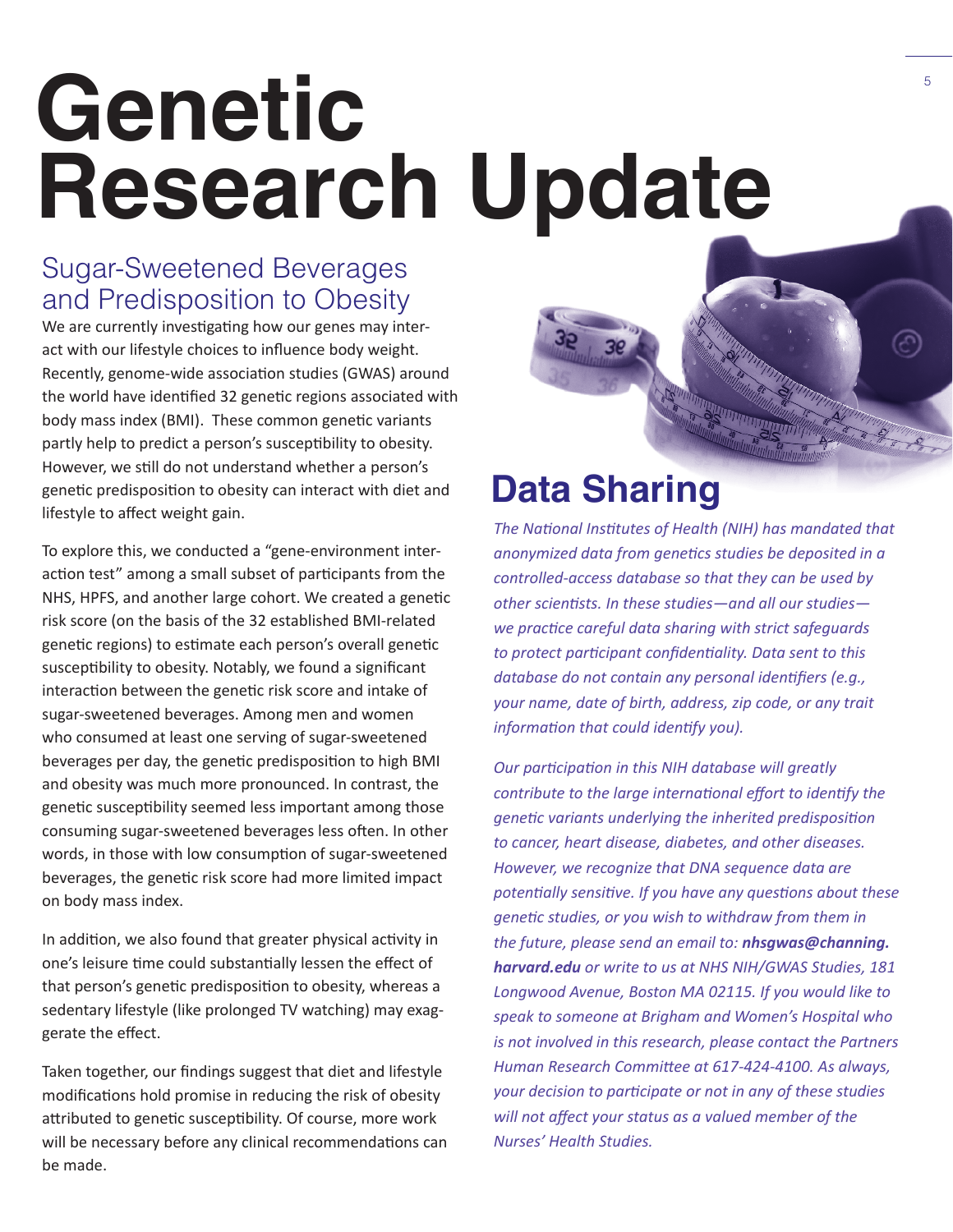# 6 **Study Updates**



**DIABETES** & WOMEN'S HEALTH

Partnering with investigators from the Eunice Kennedy Shriver National Institute of Child Health & Human Development (NICHD) and the State Serum Institute (SSI) in Denmark, we contacted women who have had a pregnancy affected by gestational diabetes among both NHS II participants and women throughout Denmark. Over 3,000 women have agreed to complete additional questionnaires for this study. Among this group, we are now completing the collection of additional biospecimens (blood, urine, and toenail samples).

Over the next few years, we will use these resources to understand more about women whose pregnancies have been affected by gestational diabetes, such as why they are at an increased risk of developing type 2 diabetes later in life, and what may be done to prevent this progression from gestational diabetes to type 2 diabetes. To learn more about the study, please visit **www.dwhstudy.org**.



We happily report that nearly 35,000 women have joined the NHS 3, the newest phase of the Nurses' Health Studies. We will continue recruiting female RNs, LPNs, and nursing students between the ages of 20 and 46 (who are living in the U.S. or Canada) to join the new Web-based study. Prominent features of the NHS 3 include a closer look at fertility and pregnancy, as well as adolescent diet and occupational nursing exposures in the development of chronic diseases.

While we are grateful that so many nurses have decided to join the NHS 3, we hope to reach our goal of 100,000 members, and we need your help! Many of the new participants decided to join after hearing from long-standing members like you; we hope you will continue encouraging your younger colleagues to join this new study by visiting **www.nhs3.org**. With your help we hope to make NHS 3 a success!

guts

Our new yearly questionnaire cycle has begun for the Growing Up Today Study (GUTS): in January we sent our first combined questionnaire to your children in both GUTS I (born 1980-1987) and GUTS II (born 1988-1995). Impressively, we have already heard from a quarter of all GUTS participants! From now on, we will be sending out a shorter questionnaire every year to help GUTS participants find time in their busy lives to give us a regular update. Thank you for continuing to encourage your children to participate in this important study.

In 2011, we began collecting saliva samples from a subset of GUTS participants in hopes of establishing our first GUTS biorepository. We have now received samples from over 1,500 participants! These samples, along with those contributed by many GUTS moms in the NHS II, will allow us to examine biologic markers like cortisol to understand how stress is related to chronic disease risk.

Lastly, GUTS has a new Web site: **www.gutsweb.org**. Please visit to keep up with recent study findings and other GUTS news. As always, please send any questions or comments to: **guts@channing.harvard.edu**. We love to hear from you!



Have you ever wondered about the impacts of stress on your physical well-being? Or how methods of relaxation and mindfulness might protect your health? In an effort to help address these questions, we have formed a team of psychologists, psychiatrists, and chronic disease epidemiologists to develop the new NHS II Mind Body Study.

Over the next two years, nearly 300 study participants will be asked to provide biological samples and complete online surveys to help gauge emotional well-being. With the combi-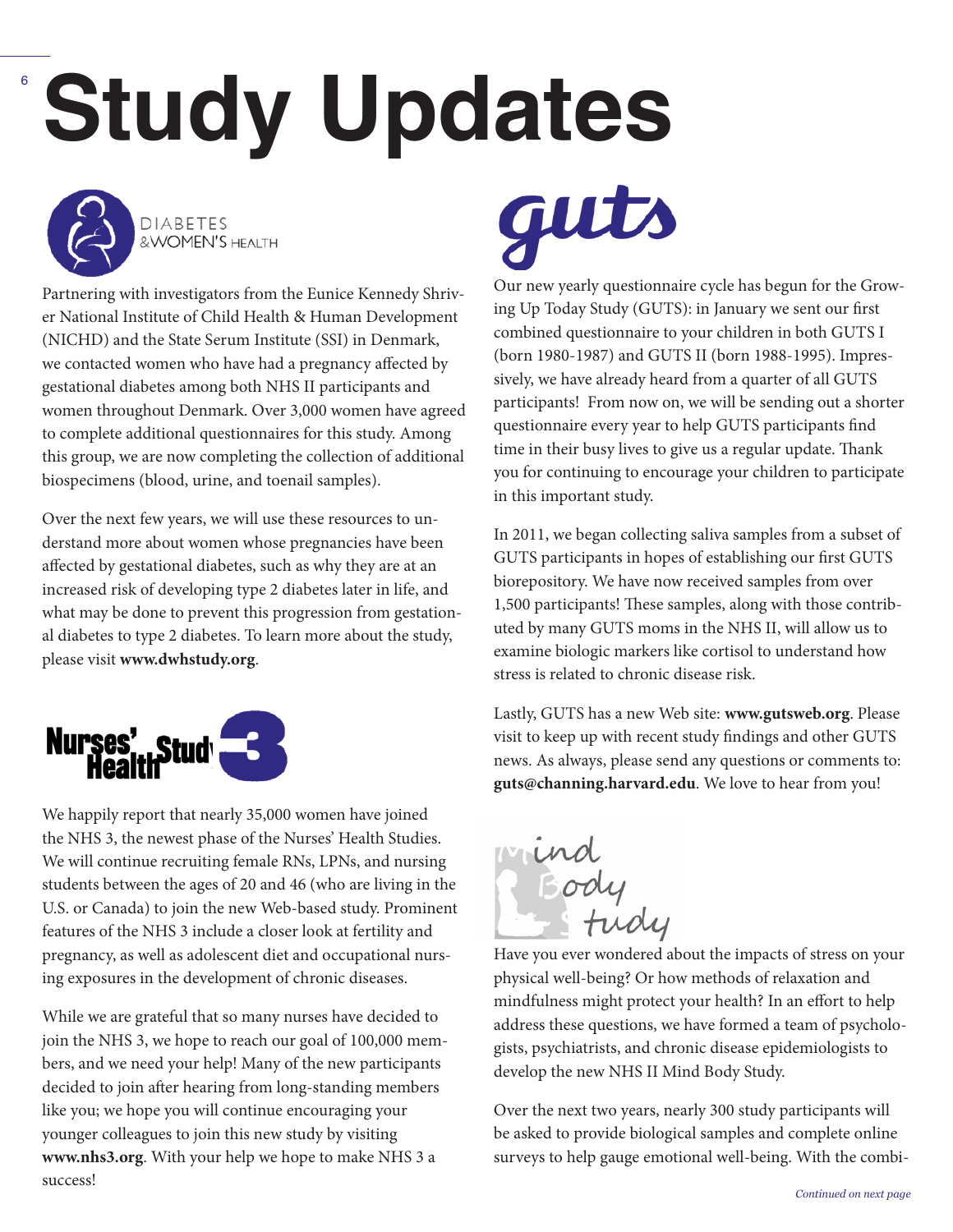## FOCUS ON OUR RESEARCH TEAM: **Karen Corsano & Jeanne Sparrow**

After 27 years of service as the senior computer programmer for the Nurses' Health Studies, Karen Corsano retired last autumn, passing along her job responsibilities to Jeanne Sparrow. Our focus this year is on Karen and Jeanne.



*K. Corsano and J. Sparrow*

**Karen Corsano** began working with the NHS in 1985 as a programmer/analyst. She ran data analyses for several years before acquiring the role of manager of the programming team. Her job responsibilities widened even further over the years as more cohort studies were added (including NHS II, GUTS, and others) to include data management and employee training. Karen had a significant impact on the success of the NHS, overseeing many important initiatives that helped make this study what it is today. Now that Karen is retired, she is as busy as ever! She and her husband, both medieval

historians, are working on three books—one of which is about to be published. Somehow she also manages to squeeze in a drawing class, volunteer work at the Boston Ballet, and research trips to Paris and London.

In 1997, **Jeanne Sparrow** began her career with the NHS when she responded to a tiny advertisement for a programmer for a "major study of women's health." She originally worked with data associated with the biomarker collections (e.g., blood samples, cheek cells, and others), but when Karen retired she took over as director of cohort programming and data management. Jeanne and her team of 10 programmers are charged with the critical task of cleaning and organizing data from many sources—including the biennial questionnaires, medical records, tracking databases, and the biospecimen collections—and making the data available, but still secure and confidential, for use by our investigators. In her "free" time, she and her husband love to bike and ski with their children, a 14-year-old daughter and 10-year-old triplets. She had the pleasure of meeting five study nurses at a wedding many years ago—all of whom were coincidently sitting at her table! She remarked, "I spent the whole event talking about my job!"

#### *Study Updates continued from previous page*

nation of biologic samples and women's descriptions of their well-being, we will then focus on identifying new stress-related markers that can be measured in biologic samples. This will help us to explore how life experiences and emotional feelings may impact health and the risk of chronic disease.

We are grateful to our participants for their dedication, without which none of this would be possible! For more information about the study, please visit **www.nhs2.org/mindbody**.



Hearing loss affects 48 million Americans; up to one-third of women in their 50s and two-thirds in their 60s have some degree of hearing loss. Many people think this common and disabling condition is an unavoidable companion to aging. However, recent findings from the Nurses' Health Studies show that hearing loss may not be inevitable. Our research

illustrates a number of potentially modifiable factors—things that we can change in order to prevent hearing loss or delay its progression—such as limiting the use of over-the-counter pain relievers.

The Conservation of Hearing Study (CHEARS), currently underway, aims to identify additional factors that may influence hearing and to detect changes at an early stage in order to prevent further loss. We are collecting hearing-related information on a detailed Hearing Study Supplementary Questionnaire (HSSQ). In addition, the study includes free hearing tests for 3,300 NHS II women at 17 major medical centers across the country. Our hope is to obtain additional funding so that many more participants may have their hearing tested as part of this study. If you would like to learn more about the NHS CHEARS study, or if you are a participant and would like to complete the HSSQ, please visit **www.chearsstudy.org.**